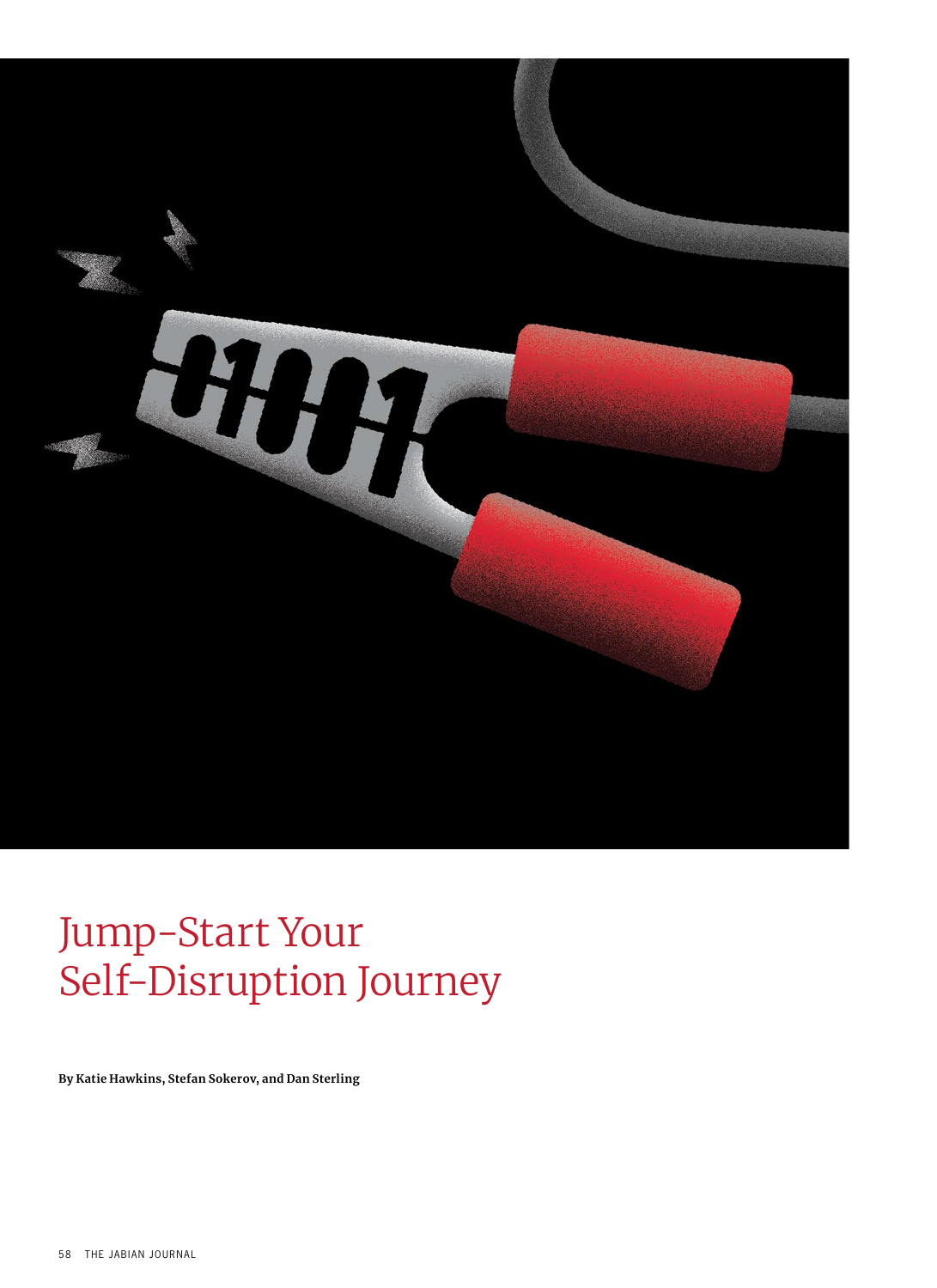# *A 10-step guide to launching a successful digital transformation strategy.*

igital technologies are increasingly disrupting industries across the globe. We have seen the introduction of technologies such as edge computing, blockchain, artificial intelligence, and the Internet of Things. We have seen Tesla disrupt the automotive industry, rideshare services disrupt the taxi and limousine industry, Venmo disrupt the financial technology industry, and so on. In some cases, the valuations of digital-only entities are even grossly outpacing those of legacy industry giants.

But what if you work in one of those legacy companies with established processes, organizational structures, partnerships, and physical assets that are hard or slow to change? How can you compete against the nimbler digital competition? It might seem like a daunting task, but as we wrote in the Fall 2019 issue of *The Jabian Journal*, the key to starting is recognizing the inevitability of change and getting your organization comfortable with the idea of reinvention and continuous improvement. Even more important, though, is that you don't waste time — the competition isn't slowing down, so it is imperative that you start today.

But how do you develop a digital transformation strategy? And where do you start?

Your digital strategy will likely fail, at least at the beginning. The key is to move from a "succeed/fail" mindset to a "fail/learn/try again" mindset. As long as you are learning and adapting, you are making progress. The key to starting is to quickly get something down on paper and begin socializing. The goal is not perfection but rather getting your organization moving in the right direction. To help you do this, we've developed a 10-step process that

leverages a series of digital disruption workshops companies can complete in as few as 16 hours, or two days. With the right preparation, you can guide your team through the process of getting a basic strategic framework down on paper and starting your digital journey.

While it may not be your company's permanent digital strategy, the framework created using this guide will, at minimum, get the ball rolling and coalesce your team around:

A shared understanding of the challenges at hand and the risk of doing nothing

A set of options to consider and the inherent trade-offs involved

A preliminary plan to get started with homework that propels the team to the next stage

**A word of caution:** While the process can be completed in as few as two days — either consecutively or spread over a couple of weeks — it is important to keep the team moving and maintain high energy. This isn't a six-month process — get it done as quickly as possible.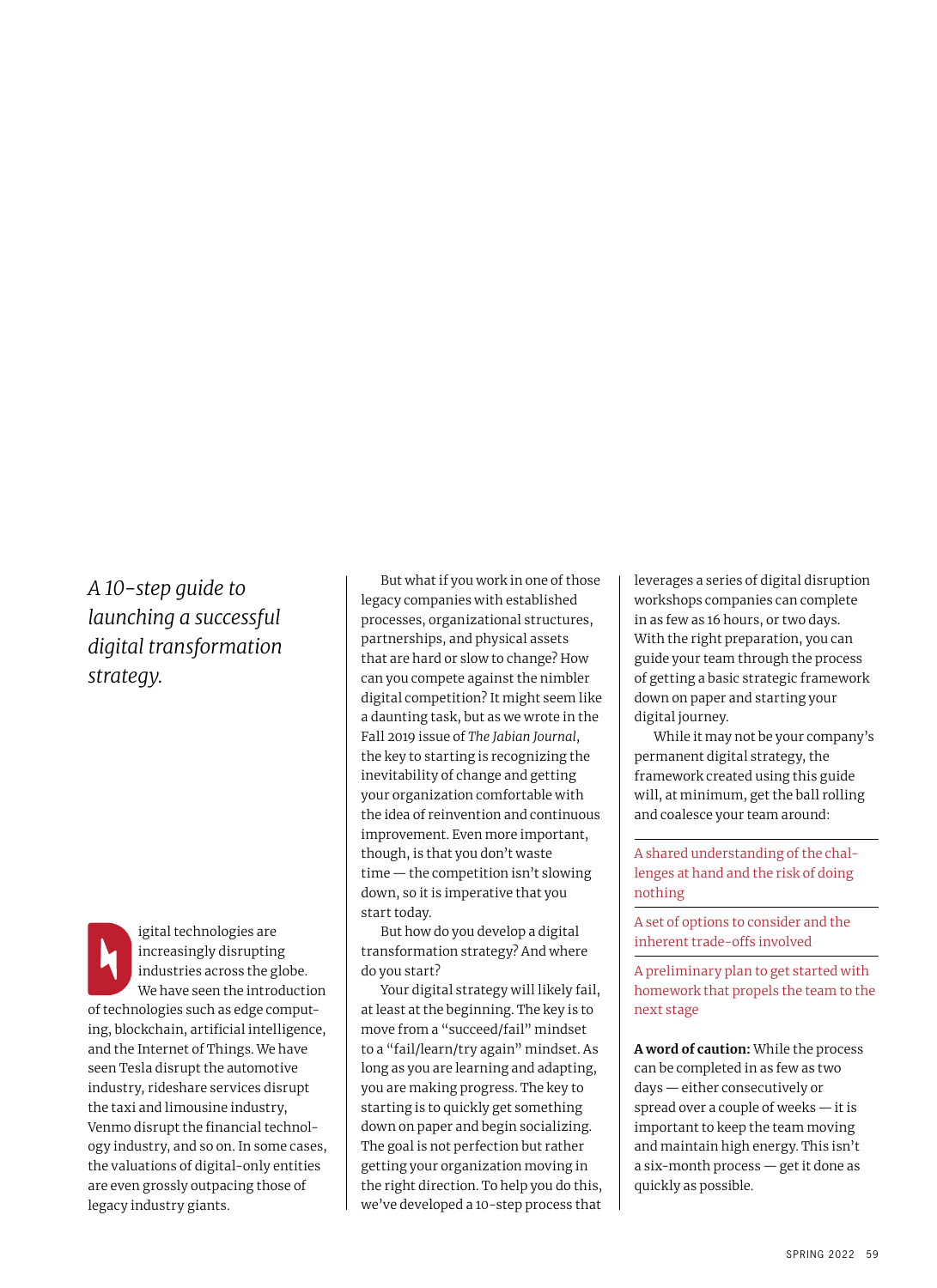

FIND TEAMMATES WITH PASSION AND INTENSITY FOR THE WORK—THOSE WHO WILL SHOW UP IN EVERY WAY THAT MATTERS.

#### **Pre-Workshop Preparation**

 **1. Charter and select your team**  It goes without saying that work of this importance must be chartered and sponsored at the highest level of the organization. CEO or C-suite sponsorship is critical to the initiative's success.

Assuming you've secured support from the top brass, the next step is to select the right team. In addition to knowing your industry and customers, you are looking for teammates with three key characteristics: creativity, intensity, and diversity of thought.

**Creativity:** These are folks who can envision the future and dream big — "What if Amazon entered our industry?" or "What if our industry didn't exist at all? Where would customers go for solutions?"

**Intensity:** People with a sense of urgency, spark, or firepower. This is not an academic exercise. If done properly, this work can influence your company's strategy for years to come. Find teammates with passion and intensity for the work — those who will show up in every way that matters.

**Diversity of Thought:** Stretch beyond your company's power structure and select a team with diverse experiences, keeping your end customer in mind. Perhaps some members from sales

versus operations, or channel versus direct. Maybe a mixture of tenured individuals with considerable industry experience and new employees bringing welcomed fresh perspectives. In the end, you want to create as diverse a team as possible, and one devoid of blind spots that can approach challenges differently and with an open mind.

Many companies choose seniorlevel executives and high-potential leaders for this important assignment. Other companies choose creatives, engineers, or folks outside the quarterly pressure cycle. Think about both and remember, while this "jumpstart" may seem like a sprint, it is just the first lap of what will be a marathon for your company. Don't dwell on making the perfect decision — recruit a team, get them excited, and then prepare them for the critical job that lies ahead.

#### **2. Prepare your team**

What can the team read to get their creative juices flowing, to get them dreaming, to worry them about the future if no action is taken? Look for articles, TED talks, videos, clips from analyst reports, justification for startup valuations, etc., and begin sharing with the group. Similarly, brainstorm potential guest speakers — technology vendors, consultants, or industry analysts — who could share their knowledge. And be sure to engage

the team directly to see what materials they recommend reviewing. Remember, though, don't take too much time on this step — the clock is ticking.

#### **Digital Transformation Workshop(s)**

#### **3. Align the team**  (2 Hours)

The team is selected, and they've started preparing. It's finally time for the all-important first meeting. And you have two objectives:

First, align the team on purpose, process, and desired outcomes. Why are you here? How much time should each person invest? Allow each team member to engage in the conversation and ensure that everyone is heard. It is important that team members foster collaboration and refrain from "talking over" others. Don't be afraid to coach them or swap them out, if needed, as you can't afford for creativity and diversity of thought to be subdued by closed-minded team members. This team isn't a platform for one person's political agenda or career advancement.

Second, align the team on the problem statement. It is important that the group spend adequate time discussing and aligning on the current situation. For example, it may be that your company's sales are growing at five percent but there are new digital enterprises growing at a much higher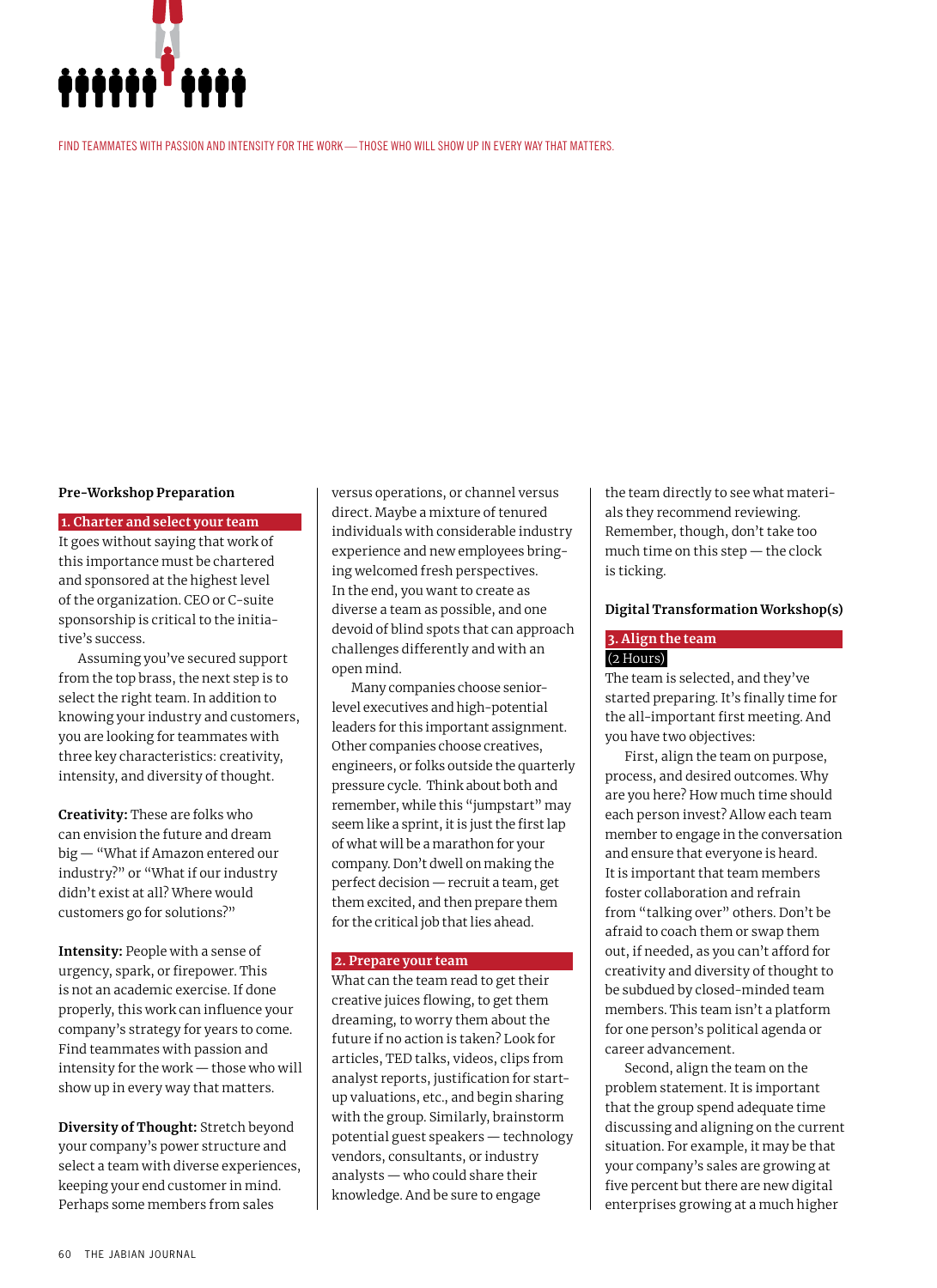

rate. Or perhaps your margins are declining and there is buzz around a new market entrant. The goal of this step is for the team to come to a common understanding of the challenge before you. Is disruption right on top of you, right around the corner, slowly simmering, or difficult to see? In many cases, revenue from potentially disruptive players is small if not zero. Don't wait until they have revenue comparable to yours to take them seriously because by then it is too late. Focus on other business signals such as their market value or money invested by private equity. Ask yourself why this is happening and what they are seeing that you aren't. From our experience in many industries, if you don't see a challenge lurking around the corner (if not right on top of you), take a broader look and challenge any assumptions. Make certain before you write off digital disruption.

# **4. Brainstorm scenarios**   $(2 - 4$  Hours)

After completing the situational alignment, give the team a break — but assign them some light homework. Ask them to come back to the next session, a scenario brainstorm, with thoughts around how disruption may play out in your industry. Encourage them to think outside the box and stretch their brains.

Then, to conduct the brainstorming session, you will want the group to envision a scale — from "no disruption" to "total disruption" — and document different points along it. For example:

**100 Percent Disruption:** Disruptive players take over our markets and we are out of business in X years.

**50 Percent Disruption:** Disruptive players make a huge dent in the market; established players merge and slowly develop digital capabilities, allowing them to maintain Y share of the market.

**0 Percent/Minimal Disruption:**  Established players buy and merge with newcomers and the old-world order is maintained.

Ask the team to describe each scenario in as much detail as possible. Document what signals you would see from customers, suppliers, market participants, and investors that would indicate the scenario is coming true. For example, signals could include a new entrant's market share continually increasing or their losses improving, key staff members leaving, investors doubling down and increasing investment in a space regardless of profitability, etc. In addition to documenting signals, document both your company's and your competitor's options based upon past experience. And, finally, document what you think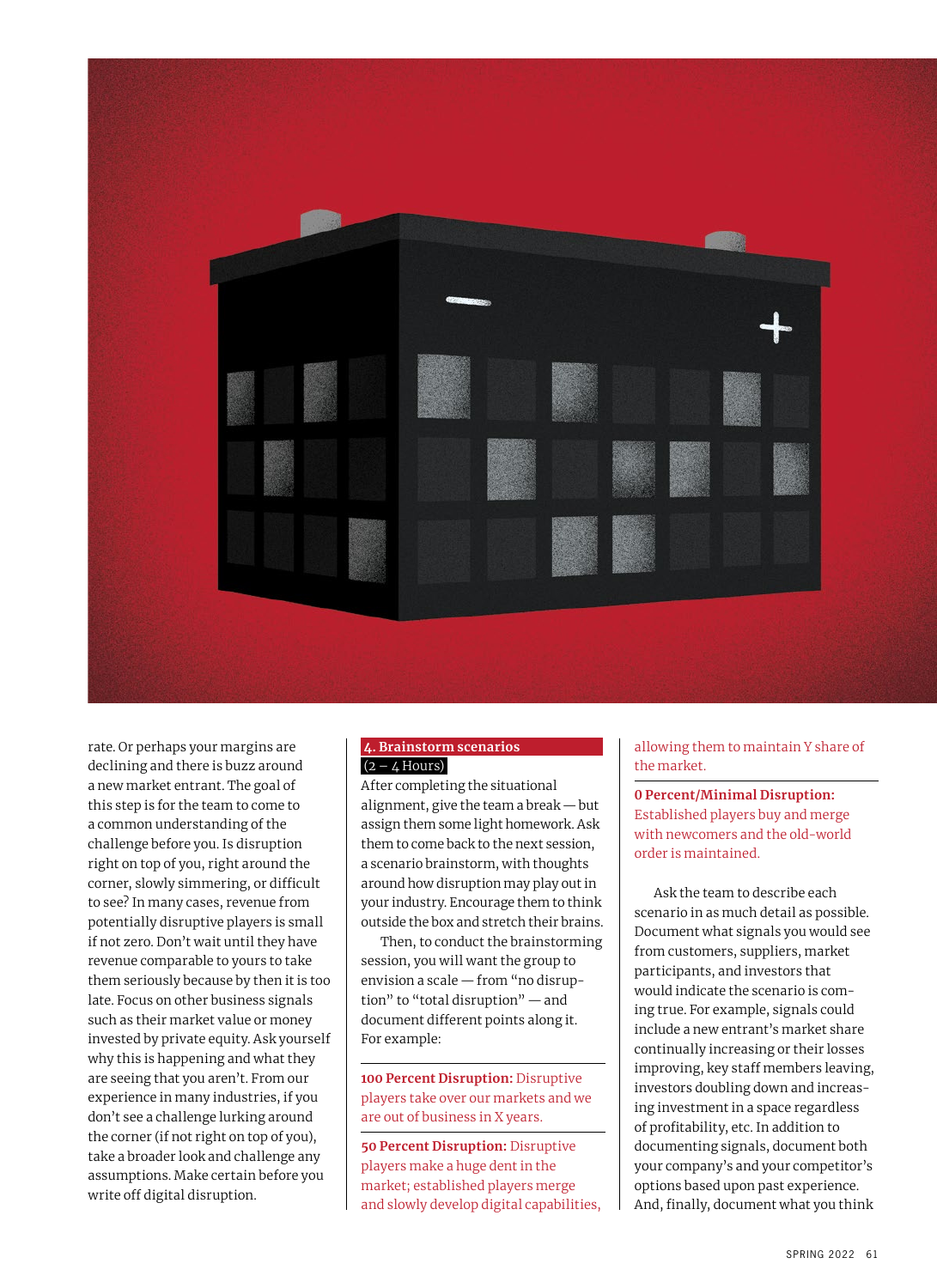each company would need to do to be successful — and what does successful even mean?

For example, imagine a car dealership evaluating the impact of Carvana on its business. What is Carvana's current business model and what are their stated objectives? If you extend Carvana's strategy out to its logical conclusion, what does the car sales and service universe look like? In these sessions, it is not uncommon for one or more participants to say, "Carvana will never take all of our customers, so we are fine." This is a dangerous way to view disruption. Why? What if Carvana takes your most profitable 20 percent of customers? Do you even know who your most profitable customers are? How does their profile align with Carvana's business model? These are all questions that need to be addressed by your team before moving to the next step. In many industries, even a small skimming of profitable customers can turn a business from exciting to dull, or worse.

# **5. Pick the winning scenarios**  (2 Hours)

After discussing and documenting several scenarios at length, it's time to pick the winners. And that doesn't mean picking the company winners. No, it means selecting the scenarios that are most likely to come true based upon the existing market and the signals you're detecting from industry players and disruptors.

Since most companies can't initially plan for the possibility of multiple scenarios, can you pick one or two of the most likely winning scenarios? Or can you perform the same action(s) to mitigate risks and optimize opportunities across multiple scenarios? The goal here is to document the likely winning scenario(s) and outline the actions your company should take to "win" them. But remember, it is still a marathon — not a sprint. It is okay

to be wrong in this step, but be sure to get something down on paper. We are training the team to think differently about the market and competitors, and as you revisit this exercise in future months, it is likely that both the scenarios and winners could change. What is important is that your team's knowledge and skillset for digital disruption is growing and maturing.

# **6. Use game theory to predict the future — Part I**   $(2 - 4$  Hours)

Once you've predicted the winning scenarios, it's time to use game theory to predict the future. Let's assume your industry has three major players, including your company, and you have identified two likely paths to disruption from new national start-ups or online agitators. The gaming step involves calculating how those players will behave in each of the one or two winning scenarios that you identified.

For example, if the scenario is "online auctions will commoditize your product," what will your largest traditional competitors do? What will the online players do? What should your company do? And, finally, if your company acts the way you expect, what will the competitive response be? It is important here to write the answers to these questions out for everyone to see and contemplate.

After discussing as a team, start to define what the industry looks like a few moves in. Are revenues growing or declining? What has happened to margins? Has a once-stable industry with predictable margins been thrown into chaos? Does a competitor's superior balance sheet suddenly look like a major strength?

# **7. Debate the strategic options**   $(1 - 2$  Hours)

Naturally, there is a lot of uncertainty when trying to game out the future. Nobody has a crystal ball. The thing

to remember here is that the future hasn't happened yet — and as an industry player, your company can influence it. By considering the range of strategic options available to your company, you can select the path that most likely ends in you influencing and winning. How did the scenarios play out for your company? Are you seeing a path to "winning" or are there storm clouds on the horizon? Take Netflix, for example, and their past choice to focus on streaming content rather than mailing DVDs. Or Borders and their past decision to focus on physical books and stores rather than online sales and e-readers.

This is where you need to go big, cast limitations aside, and come up with a wide range of potential solutions. At this point, all options are on the table. Could your company merge with or purchase its largest competitor? Should you sell to one of the disruptors? Sell a division and pay off debt? Buy a minority stake in a start-up? Create a start-up fund and begin to incubate businesses designed to make your company irrelevant (but you own them, so it is okay!)?

Once you understand which scenarios might play out, and how each participant is likely to behave when they do, it's much easier to figure out what your company can do to "change the game." This is an extremely important step. You aren't looking for an incremental change here — you are looking to inoculate your company against disruption storms, or you are looking to become a disrupting force of nature yourself.

# **8. Use game theory to predict the future — Part II**   $(1 - 2$  Hours)

With your company's strategic options now defined, it's important to revisit the crystal ball. Why? Because assuming you did something bold, unexpected, and/or